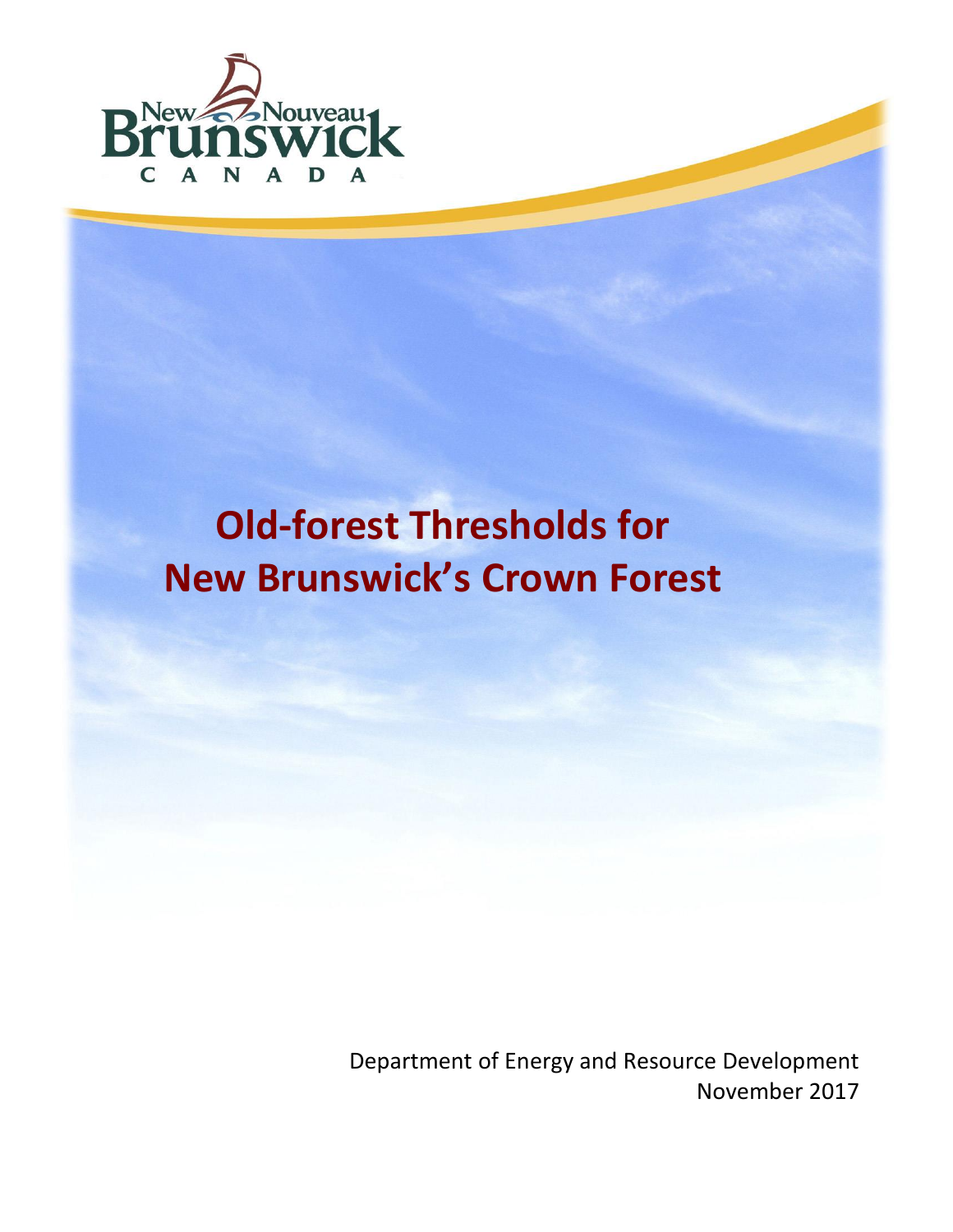### **TABLE OF CONTENTS**

## **LIST OF TABLES**

| Table 2. Habitat area required per breeding female for old-forest vertebrate species.  4                                                                              |  |
|-----------------------------------------------------------------------------------------------------------------------------------------------------------------------|--|
| Table 3. Management units and thresholds for number of populations, number of breeding<br>females, and habitat area on Crown land for old-forest vertebrate species 5 |  |
|                                                                                                                                                                       |  |
|                                                                                                                                                                       |  |

## **LIST OF FIGURES**

Figure 1. [New Brunswick ecoregion boundaries and ecoregion extent on Crown](#page-4-3) land. ............... 3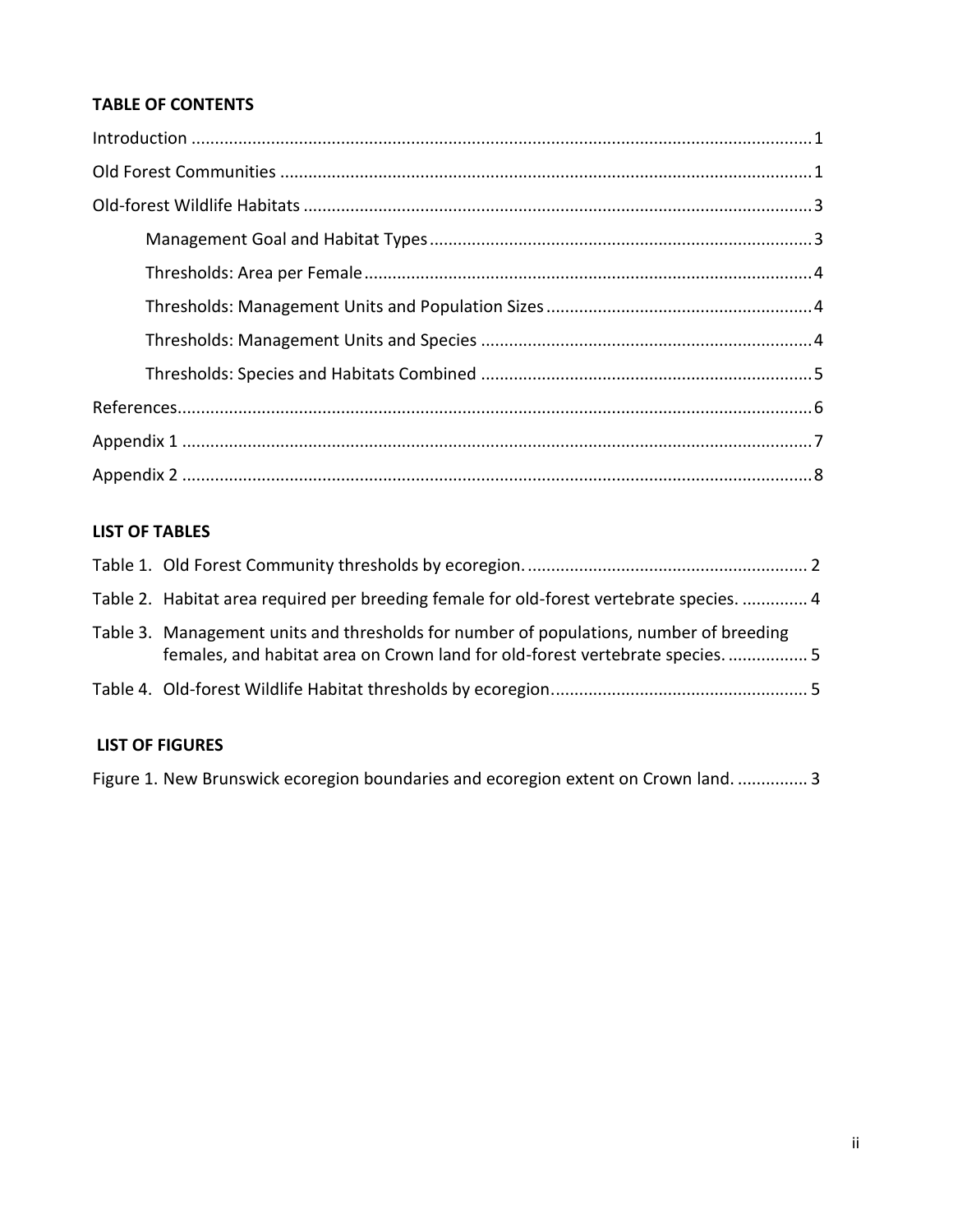### <span id="page-2-0"></span>**INTRODUCTION**

The New Brunswick *Crown Lands and Forests Act* (1980) calls for the integrated management of the resources of Crown land, which includes habitat for the maintenance of fish and wildlife populations, and the New Brunswick Biodiversity Strategy identifies healthy and resilient native ecosystems and viable populations of native species among its conservation outcomes (PNB 2009). Goals for the management of New Brunswick Crown land include maintaining the natural diversity and ecological characteristics of the Acadian forest and providing the habitat necessary to support populations of native wildlife at desired levels. To these ends, management targets for the Crown forest include maintaining specific amounts of a variety of old-forest conditions within each ecoregion.

A *Biodiversity Threshold* is the minimum amount or area of a biodiversity element that is considered necessary to maintain its viability. A *Biodiversity Target* is a desired management outcome for a biodiversity element. Targets are developed from identified thresholds, status and trend assessments, and analyses of competing resource demands. The intent here is to describe the process used to identify the thresholds for old-forest elements of biodiversity on Crown land.

Old Forest Communities (OFC) are the building blocks of the Province's strategy to supply old-forest conditions on Crown land. Eighteen unique communities, within 7 ecoregions, encompass the full range of naturally occurring old-forest conditions. They are described at the stand level by composition and structure, and at the landscape level by patch size. Old-forest Wildlife Habitats (OFWH) are groups of old forest communities that are further described at the stand level by abundance of woody debris and tree cavities, and at the landscape level by patch size and interpatch distance. OFWHs were defined based on the requirements of the vertebrate species assigned to them. Detailed information is available in the companion document *Old Forest Community and Old-forest Wildlife Habitat Definitions for New Brunswick* (New Brunswick Department of Energy and Resource Development (ERD) 2017). Thresholds were established for OFCs with the intent of maintaining the integrity of old-forest ecosystems and, for OFWHs, at levels designed to maintain viable populations of all old-forest vertebrates across their natural ranges.

OFCs and OFWHs are components of a conservation strategy for Crown land which also includes areas designated as Protected Natural Areas, White-tailed Deer Wintering Areas and Watercourse or Wetland Buffers (New Brunswick Department of Natural Resources (DNR) 2012, DNR 2013a, DNR 2013b), and guidelines related to site-specific habitats, such as raptor and heron nests (DNR 2004).

#### <span id="page-2-1"></span>**OLD FOREST COMMUNITIES**

The conservation of forest biodiversity cannot be undertaken on a species-by-species basis. Maintaining Old Forest Communities, which are forest ecosystems described by tree species composition and structure, was the alternative chosen. The intent was to express thresholds as numbers of hectares of each community, calculated as proportions of the expected areas of those communities in the absence of current and historical harvesting and land clearing.

Models predicting the natural distribution of forest types were developed, following the methods described by Zelazny et al. (1997) (DNR 2000; unpublished data). Predictions of the occurrence of forest communities as functions of elevation, soil, drainage and slope were generated, and then modified to account for likely photo-interpreter error, as identified from ground plots. Historical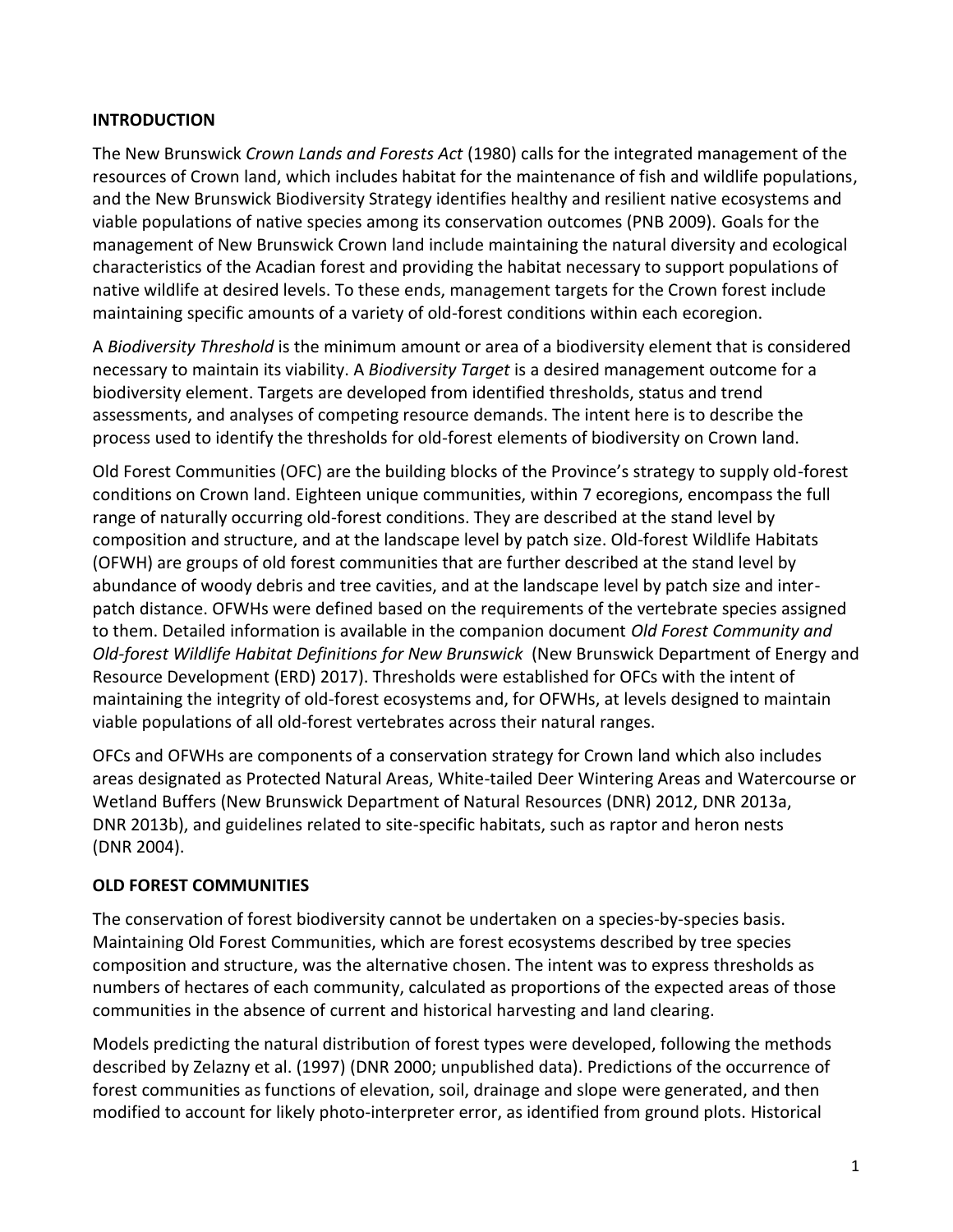composition of area either currently in agriculture or regenerated from abandoned fields was estimated using the forest community relationships.

Thresholds were set for 14 of the 18 Old Forest Communities. The others were considered to be either ephemeral or haphazard. Ephemeral communities are usually the result of significant disturbance, are frequently dominated by white birch or trembling aspen and, in the absence of further disturbance, tend to transition naturally into more stable communities. Haphazard communities contain large numbers of species in unlikely combinations, with no species or group being sufficiently abundant to describe community character. In an attempt to capture as much of the variability within the 14 community types as possible, thresholds were set separately for each of the 7 ecoregions identified in the Province's ecological land classification (Zelazny 2007; [Figure 1\)](#page-4-3), and areas proposed to meet targets were well dispersed within ecoregions. Definitions of Old Forest Communities are provided in the document *Old Forest Community and Old-forest Wildlife Habitat Definitions for New Brunswick 2017* (ERD 2017).

Thresholds were set at 12% of the expected natural abundance of each community type [\(Table 1\)](#page-3-0). The Greater Fundy Ecosystem Research Group (GFERG) used expected rates and types of natural disturbance in the Fundy region to determine that, in the absence of harvesting, 37% of the forest would likely be old (>100 years) at any given point in time. They described this as an ideal level of old forest but, recognizing that it was unattainable given wood-supply considerations, applied a professional consensus process to arrive at a management target of 12% (GFERG 1997). The Department of Natural Resources applied this threshold to forest management plans developed in 2002, and has maintained it through to the current process. It should be noted that in a subsequent document, the GFERG revised its landscape-scale guideline for old forest to between 35 and 40% for ecodistricts where natural disturbances tend to be stand-replacing, and to between 40 and 85% for ecodistricts where disturbances tend to occur in small gaps (GFERG 2005).

| Eco-           |             | Old Forest Community <sup>+</sup> Thresholds (ha) |           |            |            |        |        |       |          |       |           |             |             |        |
|----------------|-------------|---------------------------------------------------|-----------|------------|------------|--------|--------|-------|----------|-------|-----------|-------------|-------------|--------|
| region         | HE          | <b>CE</b>                                         | <b>RS</b> | <b>BSM</b> | <b>BSP</b> | WS     | ВF     | RP    | WP       | JP    | <b>TL</b> | <b>SWTH</b> | <b>THSW</b> | THP    |
|                | 0           | 0                                                 | 1,955     | 4,775      | 1,610      | 2,055  | 24,880 | 0     | 110      | 1,700 | 0         | 1,020       | 3,030       | 1,800  |
| $\overline{2}$ | 0           | 2,060                                             | 6,430     | 12,570     | 2,385      | 5,625  | 23,340 | 190   | 750      | 110   | 280       | 1,710       | 9,340       | 7,980  |
| 3              | 0           | 0                                                 | 10,235    | 2,785      | 895        | 1,295  | 4,500  | 0     | 0        | 0     | 0         | 1,175       | 5,705       | 9,900  |
| 4              | $\mathbf 0$ | 180                                               | 6,135     | 820        | 0          | 0      | 0      | 0     | $\Omega$ | 0     | 0         | 0           | 610         | 0      |
| 5              | 2.640       | 5,690                                             | 20,155    | 5,465      | 3,000      | 675    | 790    | 925   | 565      | 0     | 960       | 2,960       | 6,960       | 8,550  |
| 6              | 2.000       | 2,220                                             | 19,055    | 17,370     | 13,415     | 1,680  | 580    | 735   | 3,435    | 7,030 | 850       | 3,785       | 7,965       | 1,260  |
|                | 0           | 80                                                | 1,105     | 825        | 1,475      | 0      | 0      | 85    | 105      | 100   | 440       | 0           | 1,350       | 0      |
| Totals         | 4,640       | 10.230                                            | 65.070    | 44.610     | 22.780     | 11,330 | 54,090 | 1,935 | 4,965    | 8,940 | 2,530     | 10,650      | 34,960      | 29,490 |

<span id="page-3-0"></span>Table 1. Old Forest Community thresholds by ecoregion.

1 Old Forest Communities are named for their dominant species or species group. They are, from left to right, hemlock, cedar, red spruce, black spruce with moderate site, black spruce with poor site, white spruce, balsam fir, red, white and jack pine, tamarack, softwood-tolerant hardwood, tolerant hardwood-softwood and tolerant hardwood pure.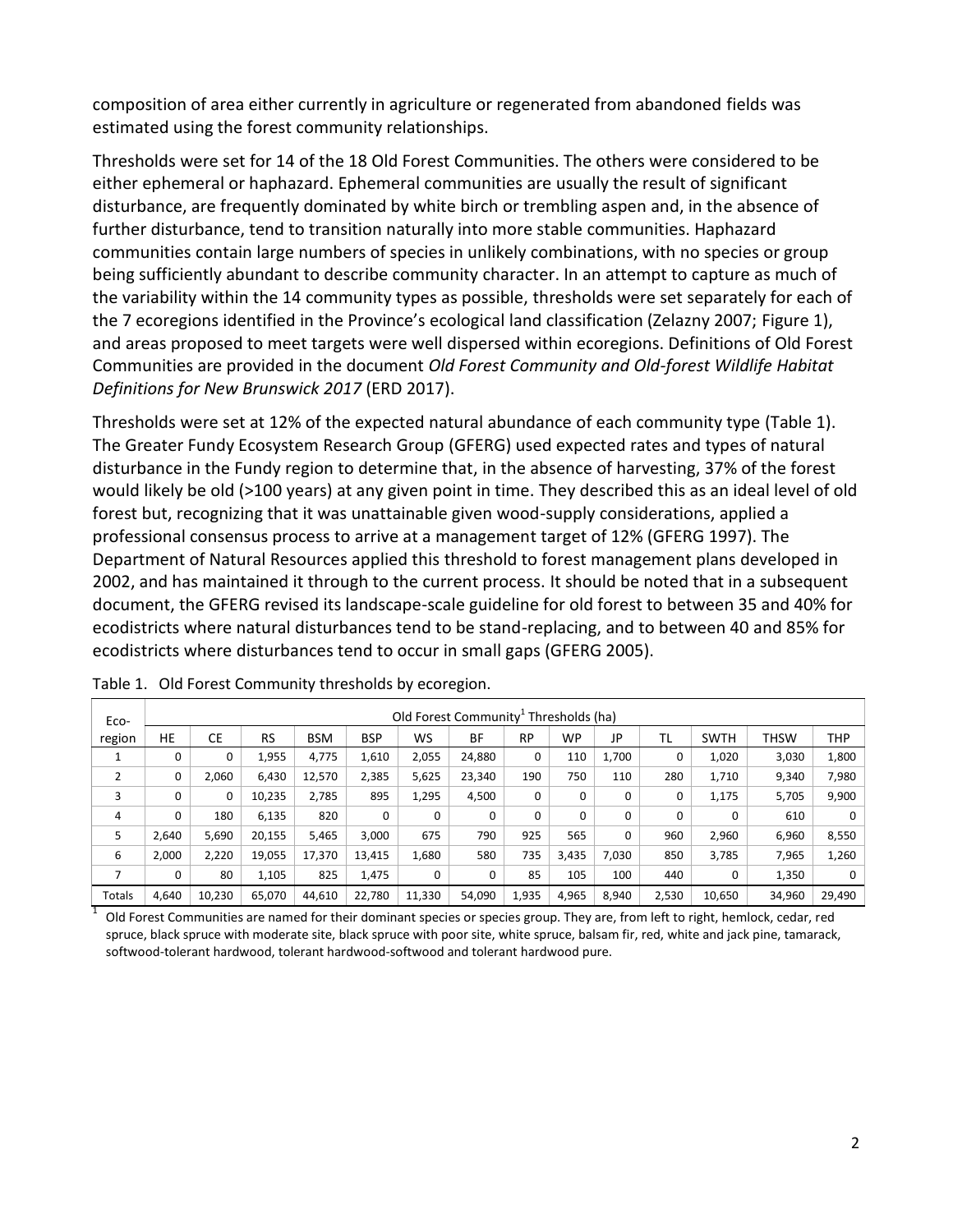

<span id="page-4-3"></span>Figure 1. New Brunswick ecoregion boundaries (solid lines) and ecoregion extent on Crown land (fill colours). Unshaded areas are privately held. Note that Ecoregions 1 and 3 each have 2 discrete sections.

#### <span id="page-4-0"></span>**OLD-FOREST WILDLIFE HABITATS**

#### <span id="page-4-1"></span>Management Goal and Habitat Types

<span id="page-4-2"></span>The goal of forest habitat management is to ensure that management activities on Crown land produce a forest that can support vertebrate populations at desired levels. For most species, this translates to providing sufficient habitat to maintain viable populations across the area of Crown land to which they are indigenous. Six OFWHs describe the requirements of the 44 vertebrate species identified as needing old forest to meet their habitat requirements. The habitats are named for the dominant overstorey tree species: Old Tolerant Hardwood (OTHH), Old Hardwood (OHWH), Old Spruce-fir (OSFH), Old Pine (OPIH), Old Mixedwood (OMWH), and Old Forest (OFH). Details on their composition and structure, and on species assignments, are available in the document *Old Forest Community and Old-forest Wildlife Habitat Definitions for New Brunswick 2017* (ERD 2017).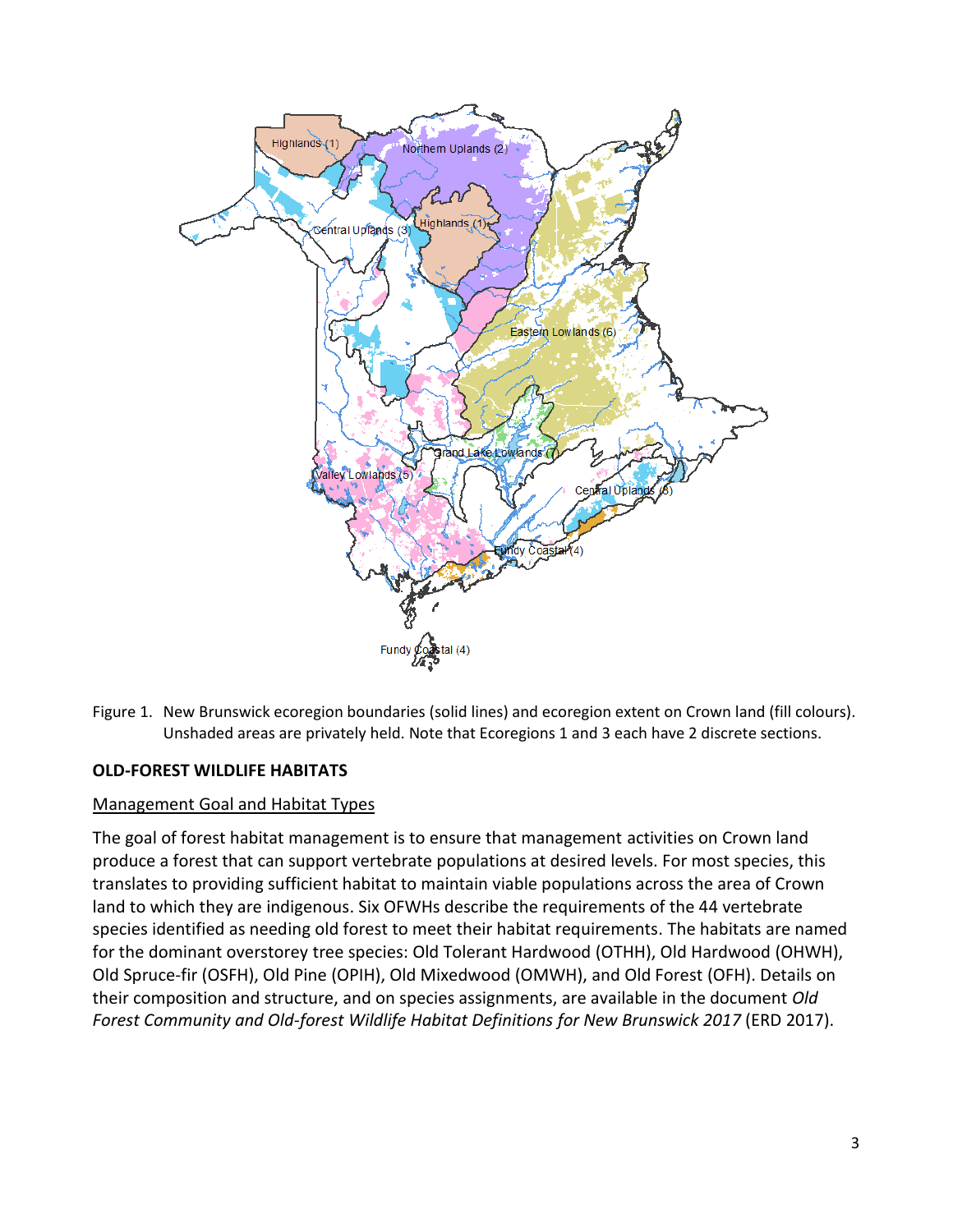### Thresholds: Area per Female

A habitat threshold intended to support viable populations is a function of the area required per breeding female, the number of breeding females in a population, and the number of populations desired across the landscape being managed. The area required per female was most often equal to the size of its home range. However, for 13 species with low habitat specificity for feeding and high specificity for nesting or denning sites, the area required was the minimum area required to continuously recruit the required habitat feature [\(Table 2\)](#page-5-2).

|                               |             | Habitat Area per Female |           |  |  |
|-------------------------------|-------------|-------------------------|-----------|--|--|
| <b>Species</b>                | Habitat     | Intended Use            | Area (ha) |  |  |
| Porcupine                     | OFH         | Den                     | 20        |  |  |
| Raccoon                       | OFH         | Den                     | 20        |  |  |
| American marten               | OFH         | Home range              | 188       |  |  |
| Fisher                        | <b>OMWH</b> | Den site                | 20        |  |  |
| Northern goshawk              | OHWH        | Nest site               | 10        |  |  |
| Broad-winged hawk             | OHWH        | Nest site               | 10        |  |  |
| Red-tailed hawk               | OFH         | Nest site               | 10        |  |  |
| <b>Barred Owl</b>             | <b>OTHH</b> | Nest site               | 20        |  |  |
| Northern saw-whet owl         | OFH         | Nest site               | 20        |  |  |
| Black-backed woodpecker       | OSFH        | Home range              | 38        |  |  |
| Pileated woodpecker           | OHWH        | Nest site               | 10        |  |  |
| Common raven                  | OFH         | Nest site               | 10        |  |  |
| White-breasted nuthatch       | <b>OTHH</b> | Home range              | 10        |  |  |
| Other old-forest species (31) | Various     | Home range              | $1 - 5$   |  |  |

<span id="page-5-2"></span>

| Table 2. Habitat area required per breeding female for old-forest vertebrate species. |  |  |  |  |  |  |  |
|---------------------------------------------------------------------------------------|--|--|--|--|--|--|--|
|---------------------------------------------------------------------------------------|--|--|--|--|--|--|--|

#### <span id="page-5-0"></span>Thresholds: Management Units and Population Sizes

Each geographic unit within which a population of a given species is supported is termed a management unit. The number of breeding females in a population was set at 500 for all species. Though this may be too few to ensure population viability over the long term, management units are mostly contiguous across the landscape and hence individuals are able to move among them.

Management units were identified for each species. The intent was that they be large enough to support the population in question, small enough to avoid excessive dispersion of habitat patches and, if possible, that they follow existing ecological boundaries. The Province's existing ecological landscape classification (Zelazny 2007) provided adequate scales for management units at the levels of ecoregion and ecodistrict. There are 7 ecoregions in the province, with Crown portions ranging in size from 69K to 1086K ha (mean area = 504K ha) [\(Figure 1\)](#page-4-3). Nested within the ecoregions are 35 ecodistricts, of which 29 have sufficient Crown land to contribute to this process (mean Crown area = 118K ha).

## <span id="page-5-1"></span>Thresholds: Management Units and Species

Thirty of 44 old-forest vertebrates were assigned to management units described by ecodistricts. For these species, 29 populations of 500 yielded population targets of 14,500 breeding females. Home ranges for these species range from 1 to 5 ha [\(Table 1\)](#page-3-0), generating habitat targets of between 14.5K ha and 72.5K ha [\(Table 3,](#page-6-1) last row).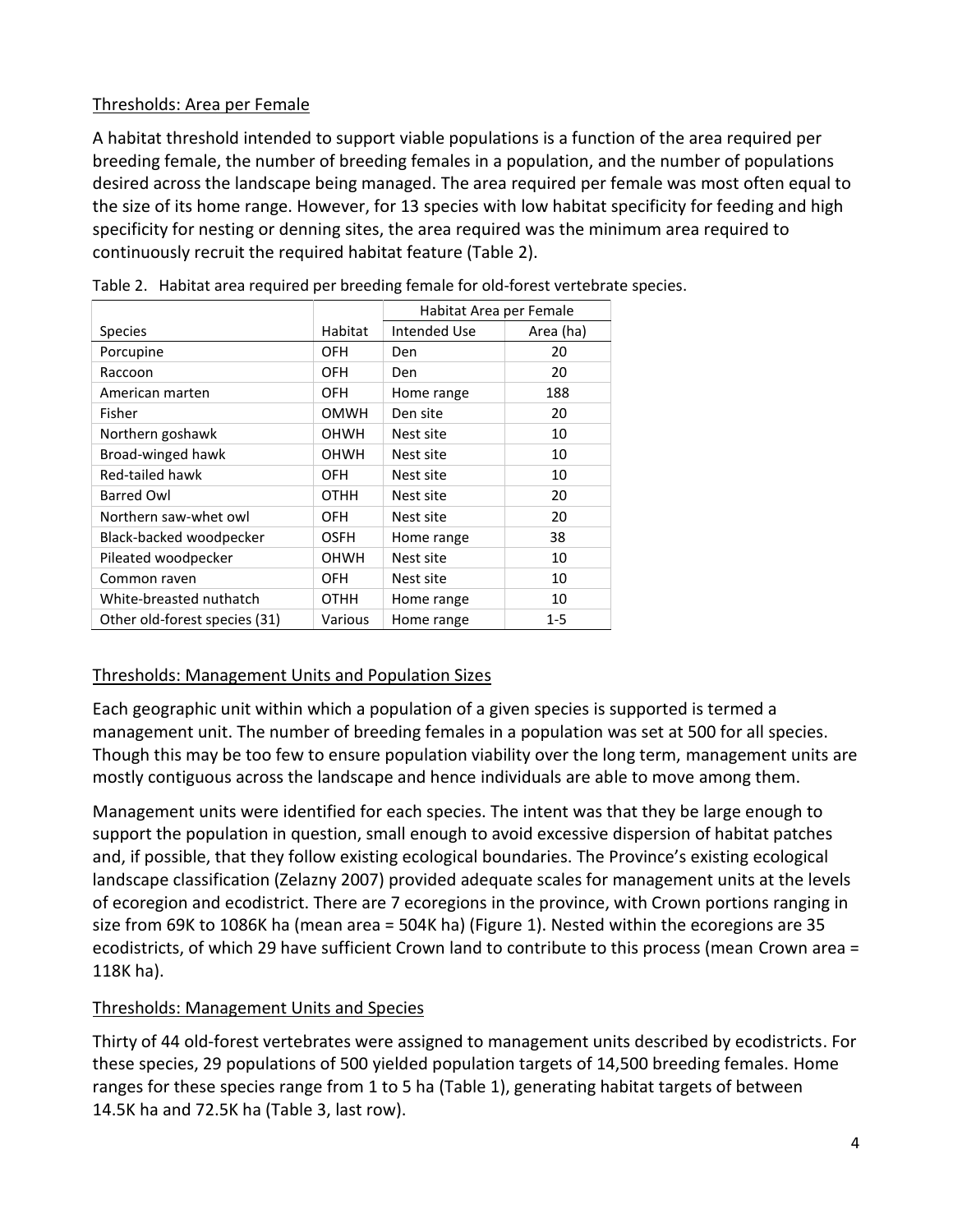American marten and pine warbler have limited distributions, the former due to a boreal affinity and the latter due to a requirement for stands dominated by red or white pine. Habitat thresholds were assigned for only the occupied areas [\(Table 3;](#page-6-1) maps in [Appendix 1\)](#page-8-0).

The remaining 12 species have per-individual area requirements that preclude maintaining a population in every ecodistrict. For these species, assessments of potential habitat abundance were used to assign larger management units [\(Table 3\)](#page-6-1).

<span id="page-6-1"></span>Table 3. Management units and thresholds for number of populations, number of breeding females, and habitat area on Crown land for old-forest vertebrate species.

|                                   |                         | Crown Land Thresholds |                      |                           |  |  |
|-----------------------------------|-------------------------|-----------------------|----------------------|---------------------------|--|--|
| <b>Species</b>                    | <b>Management Units</b> | Populations           | Females <sup>1</sup> | Habitat Area <sup>2</sup> |  |  |
| Porcupine                         | 7 Ecoregions            |                       | 3,500                | 70,000                    |  |  |
| Raccoon                           | 7 Ecoregions            | 7                     | 3,500                | 70,000                    |  |  |
| American marten                   | Most Crown land         | 2                     | 1000                 | 187,500                   |  |  |
| Fisher                            | All Crown land          | 1.2                   | 600                  | 12,000                    |  |  |
| Northern goshawk                  | All Crown land          | 3                     | 1,500                | 15,000                    |  |  |
| Broad-winged hawk                 | All Crown land          | 3                     | 1,500                | 15,000                    |  |  |
| Red-tailed hawk                   | All Crown land          | 3                     | 1,500                | 15,000                    |  |  |
| Barred Owl                        | All Crown land          | 1.5                   | 750                  | 15,000                    |  |  |
| Northern saw-whet owl             | All Crown land          | 2.5                   | 1,250                | 25,000                    |  |  |
| Black-backed woodpecker           | 7 Ecoregions            | 7                     | 3,500                | 131,250                   |  |  |
| Pileated woodpecker               | 7 Ecoregions            | 7                     | 3,500                | 35,000                    |  |  |
| Common raven                      | All Crown land          | 2                     | 1,000                | 10,000                    |  |  |
| White-breasted nuthatch           | Each 2 Ecodistricts     | 14.5                  | 7,250                | 72,500                    |  |  |
| Pine warbler                      | 21 ecodistricts         | 9.4                   | 4,700                | 4,700                     |  |  |
| All other old-forest species (30) | 29 Ecodistricts         | 29                    | 14,500               | 14,500-72,500             |  |  |

 $1$  Numbers of breeding females are calculated as the product of number of populations and population size (500).

 $^2$ Thresholds are calculated as the product of number breeding females and habitat required per female [\(Table 2\)](#page-5-2).

#### <span id="page-6-0"></span>Thresholds: Species and Habitats Combined

Individual thresholds for the same habitat type were overlapped to the extent possible to generate overall thresholds capable of supporting all assigned species. The total threshold areas were usually greater than the thresholds for the most area-demanding species because not all patches could be used by all species due to (1) differences in minimum patch sizes, (2) differences among minimum and maximum inter-patch distances, and (3) species being incompatible in the same patch, (e.g., raptors and mammalian carnivores). Final habitat thresholds are given in [Table 4,](#page-6-2) and population and habitat thresholds are given for all species in [Appendix 2.](#page-9-0)

|           | Old-forest Wildlife Habitat Thresholds (ha) |        |             |             |             |        |  |  |  |  |
|-----------|---------------------------------------------|--------|-------------|-------------|-------------|--------|--|--|--|--|
| Ecoregion | OFH                                         | OHWH   | <b>OMWH</b> | <b>OPIH</b> | <b>OSFH</b> | OTHH   |  |  |  |  |
| 1         | 27,800                                      | 7,630  | 15,680      | 0           | 20,450      | 8,830  |  |  |  |  |
| 2         | 44,200                                      | 15,260 | 18,300      | 0           | 28,930      | 17,650 |  |  |  |  |
| 3         | 21,880                                      | 17,090 | 7,840       | 0           | 11,010      | 20,600 |  |  |  |  |
| 4         | 1,380                                       | 1,270  | 1,310       | 0           | 2,150       | 1,470  |  |  |  |  |
| 5         | 42,160                                      | 17,810 | 15,680      | 1,090       | 22,590      | 20,590 |  |  |  |  |
| 6         | 53,340                                      | 13,450 | 15,680      | 3,460       | 43,350      | 14,710 |  |  |  |  |
| 7         | 4,060                                       | 1,640  | 1,310       | 150         | 2,760       | 1,470  |  |  |  |  |
| Totals    | 194,820                                     | 74,150 | 75,800      | 4,700       | 131,240     | 85,320 |  |  |  |  |

<span id="page-6-2"></span>Table 4. Old-forest Wildlife Habitat thresholds by ecoregion.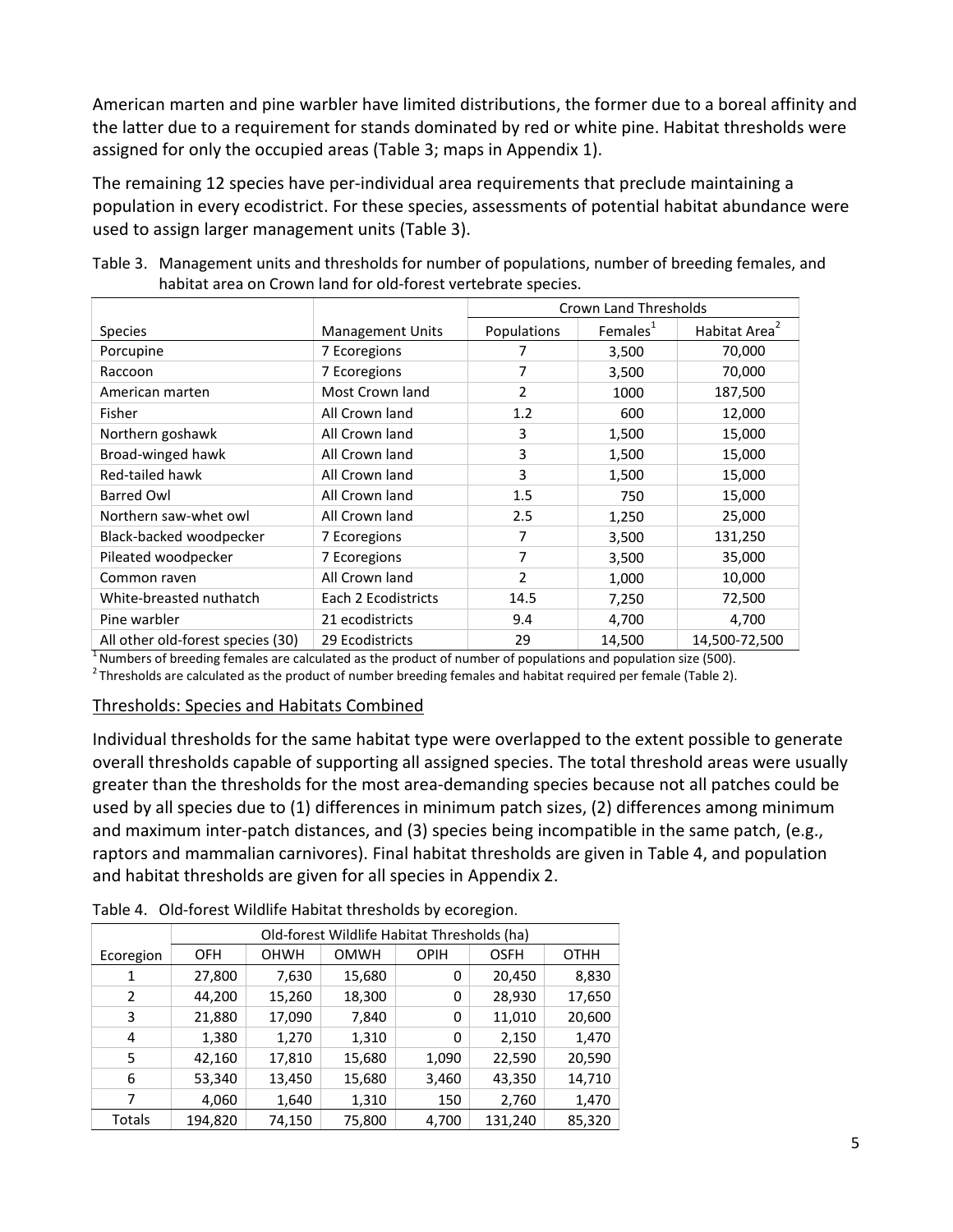#### <span id="page-7-0"></span>**REFERENCES**

Betts, M. G. and G. J. Forbes, eds. 2005. Forest management guidelines to protect native biodiversity in the Greater Fundy Ecosystem,  $2^{nd}$  ed. Greater Fundy Ecosystem Research Group. 94 pp.  $+$ appendices. Web application:

[http://www.unbf.ca/forestry/centers/fundy/documents/GFE\\_Guidelines.pdf.](http://www.unbf.ca/forestry/centers/fundy/documents/GFE_Guidelines.pdf)

- New Brunswick Department of Natural Resources. 2004. Forest management manual for New Brunswick Crown land. 74 pp. + appendices. Web application: [http://www2.gnb.ca/content/dam/gnb/Departments/nr](http://www2.gnb.ca/content/dam/gnb/Departments/nr-rn/pdf/en/Publications/ForestManagementManual.pdf)[rn/pdf/en/Publications/ForestManagementManual.pdf](http://www2.gnb.ca/content/dam/gnb/Departments/nr-rn/pdf/en/Publications/ForestManagementManual.pdf)
- New Brunswick Department of Natural Resources. 2012. 2012-13 Watercourse and wetland buffer zone standards for forestry operations on New Brunswick Crown timber licenses. 8 pp. Unpublished.
- New Brunswick Department of Energy and Resource Development. 2017. Old forest community and old-forest wildlife habitat definitions for New Brunswick. Unpublished. 20 pp.
- New Brunswick Department of Natural Resources. 2013a. 2013-14 Timber harvesting standards for deer wintering areas on New Brunswick Crown timber licenses. 5 pp. Unpublished.
- New Brunswick Department of Natural Resources. 2017b. Protected Natural Areas. Web application: [http://www2.gnb.ca/content/gnb/en/departments/erd/natural\\_resources/content/ForestsCro](http://www2.gnb.ca/content/gnb/en/departments/erd/natural_resources/content/ForestsCrownLands/content/ProtectedNaturalAreas.html) [wnLands/content/ProtectedNaturalAreas.html](http://www2.gnb.ca/content/gnb/en/departments/erd/natural_resources/content/ForestsCrownLands/content/ProtectedNaturalAreas.html)
- Province of New Brunswick. 2009. Biodiversity Strategy. 23 pp. Web application: [http://www2.gnb.ca/content/dam/gnb/Departments/nr](http://www2.gnb.ca/content/dam/gnb/Departments/nr-rn/pdf/en/ForestsCrownLands/Biodiversity.pdf)[rn/pdf/en/ForestsCrownLands/Biodiversity.pdf](http://www2.gnb.ca/content/dam/gnb/Departments/nr-rn/pdf/en/ForestsCrownLands/Biodiversity.pdf)
- Woodley, S. and G. Forbes, eds. 1997. Forest management guidelines to protect native biodiversity in the Fundy Model Forest. Greater Fundy Ecosystem Research Group. 31 pp. + appendices.
- Zelazny, V. F., H. Veen and M. C. Colpitts. 1997. Potential Forests Of The Fundy Model Forest. New Brunswick Dept. Natural Resources and Energy. 49 pp. + appendices. Web application: http://www.fundymodelforest.net/images/pdfs/publications/soil and water/Soil and Water [\\_1997\\_Zelazny\\_%20Potential%20Forests%20of%20the%20Fundy%20.pdf](http://www.fundymodelforest.net/images/pdfs/publications/soil_and_water/Soil_and_Water_1997_Zelazny_%20Potential%20Forests%20of%20the%20Fundy%20.pdf)
- Zelazny, V. F., ed. 2007. Our landscape heritage The story of ecological land classification in New Brunswick. New Brunswick Dept. Natural Resources. 330 pp. + appendices. Web application: [http://www2.gnb.ca/content/gnb/en/departments/erd/natural\\_resources/content/ForestsCro](http://www2.gnb.ca/content/gnb/en/departments/erd/natural_resources/content/ForestsCrownLands/content/ProtectedNaturalAreas/OurLandscapeHeritage.html) [wnLands/content/ProtectedNaturalAreas/OurLandscapeHeritage.html](http://www2.gnb.ca/content/gnb/en/departments/erd/natural_resources/content/ForestsCrownLands/content/ProtectedNaturalAreas/OurLandscapeHeritage.html)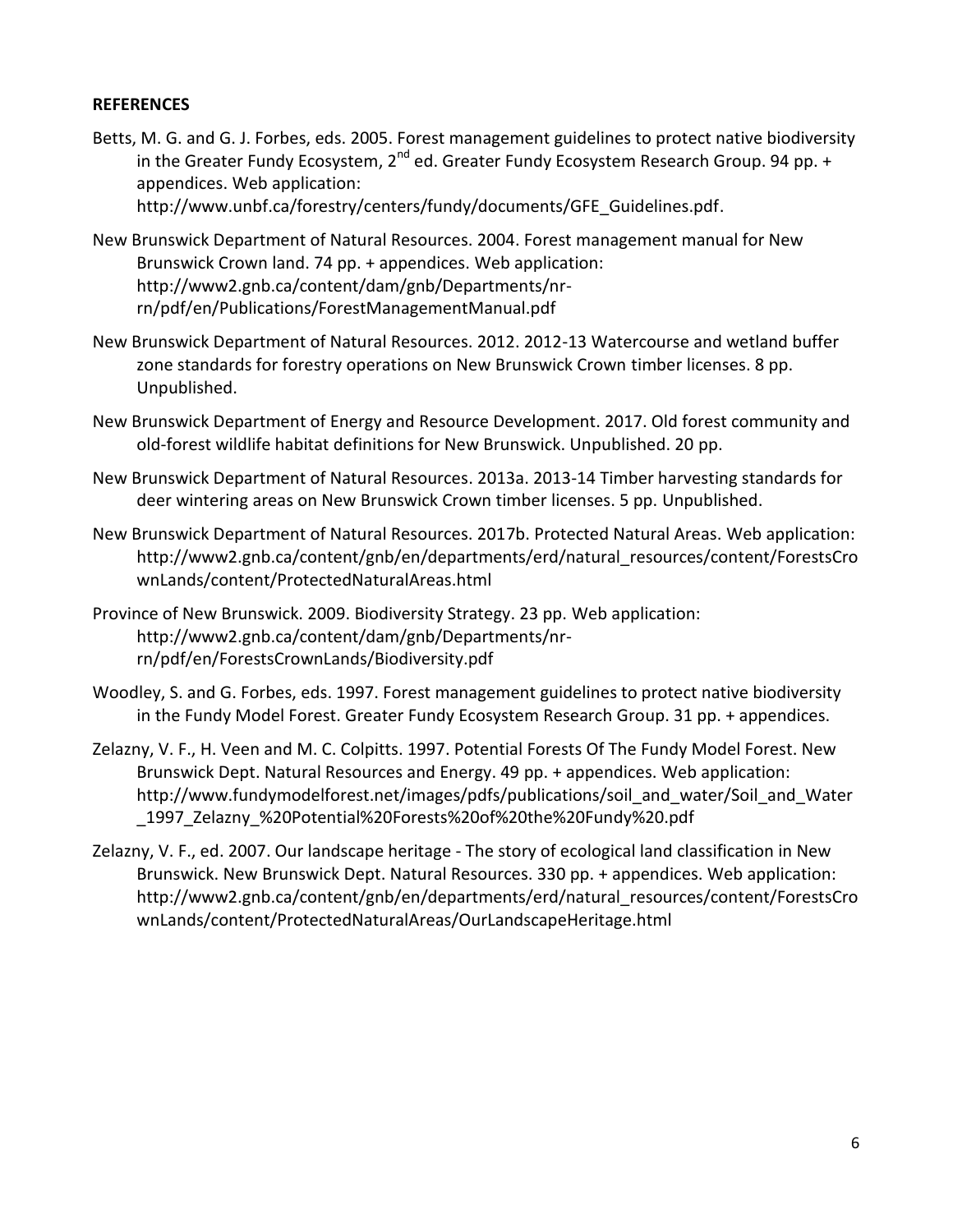# <span id="page-8-0"></span>**APPENDIX 1**

Ecodistricts in which American marten (top) and pine warbler (bottom) occur on Crown land (green) and elsewhere in the province (brown).